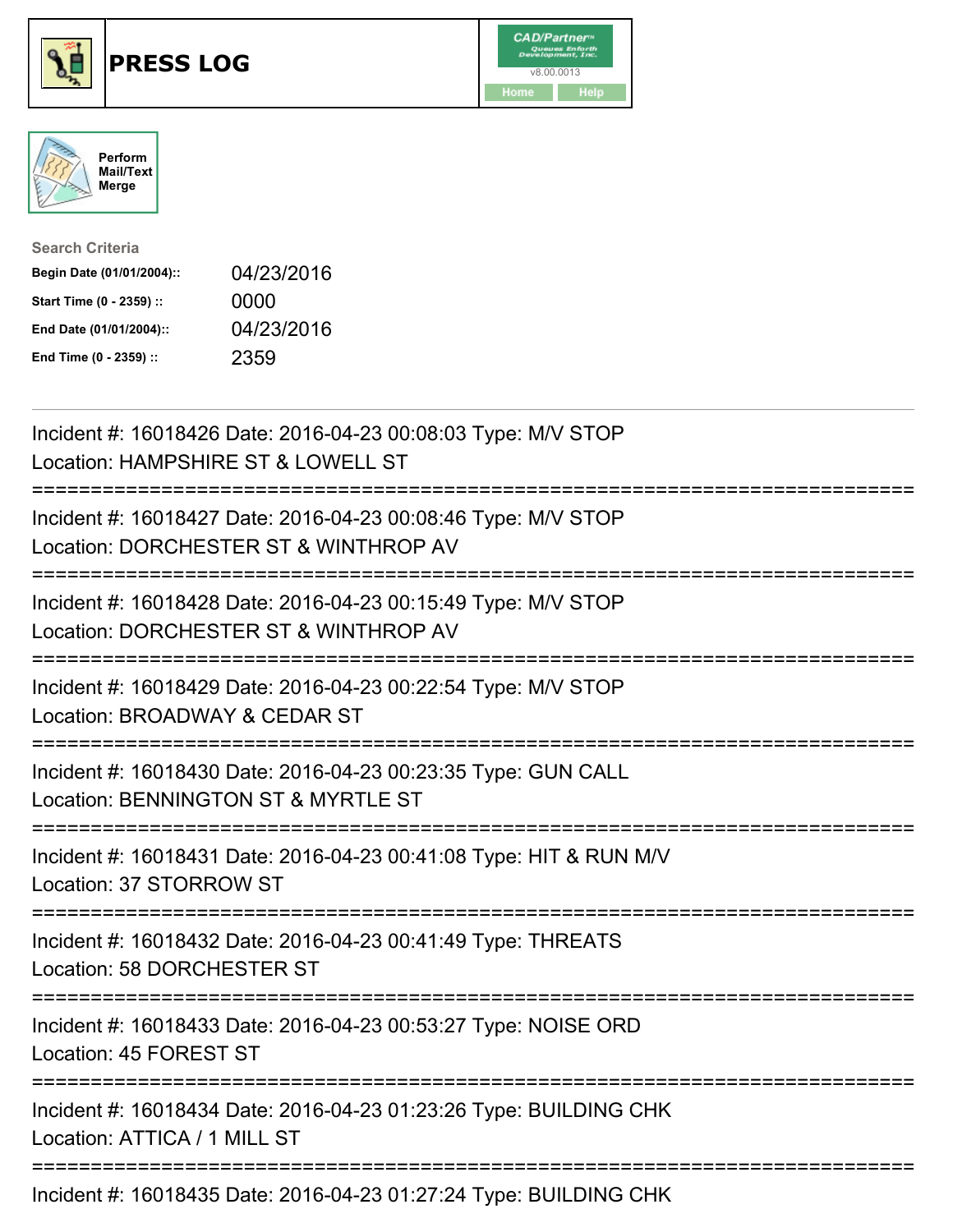Location: 300 CANAL ST =========================================================================== Incident #: 16018436 Date: 2016-04-23 01:31:46 Type: DOMESTIC/PAST Location: 82 HAVERHILL ST #2 =========================================================================== Incident #: 16018437 Date: 2016-04-23 01:33:47 Type: ALARM/BURG Location: ARIAS RESIDENCE / 50 FERRY ST =========================================================================== Incident #: 16018438 Date: 2016-04-23 01:35:44 Type: BUILDING CHK Location: HAFFNER'S GAS STATION / 69 PARKER ST =========================================================================== Incident #: 16018439 Date: 2016-04-23 01:41:51 Type: SHOTS FIRED Location: 11 POPLAR ST =========================================================================== Incident #: 16018440 Date: 2016-04-23 01:57:14 Type: M/V STOP Location: PARK ST & TRENTON ST =========================================================================== Incident #: 16018441 Date: 2016-04-23 02:10:29 Type: UNKNOWN PROB Location: 45 S BROADWAY =========================================================================== Incident #: 16018442 Date: 2016-04-23 02:14:06 Type: NOISE ORD Location: 11 BIGELOW ST =========================================================================== Incident #: 16018443 Date: 2016-04-23 02:16:22 Type: M/V STOP Location: ESSEX ST & NEWBURY ST =========================================================================== Incident #: 16018444 Date: 2016-04-23 02:24:27 Type: AUTO ACC/NO PI Location: 99 TYLER ST =========================================================================== Incident #: 16018445 Date: 2016-04-23 02:26:19 Type: SUS PERS/MV Location: 93 NEWTON ST =========================================================================== Incident #: 16018446 Date: 2016-04-23 02:29:49 Type: M/V STOP Location: 36 STORROW ST =========================================================================== Incident #: 16018447 Date: 2016-04-23 02:46:52 Type: ALARM/BURG Location: MO MAHONEY CO / 175 MARKET ST =========================================================================== Incident #: 16018448 Date: 2016-04-23 02:54:50 Type: TOW OF M/V Location: CVS PHARMACY / 266 BROADWAY ===========================================================================

Incident #: 16018449 Date: 2016-04-23 03:05:56 Type: SUICIDE ATTEMPT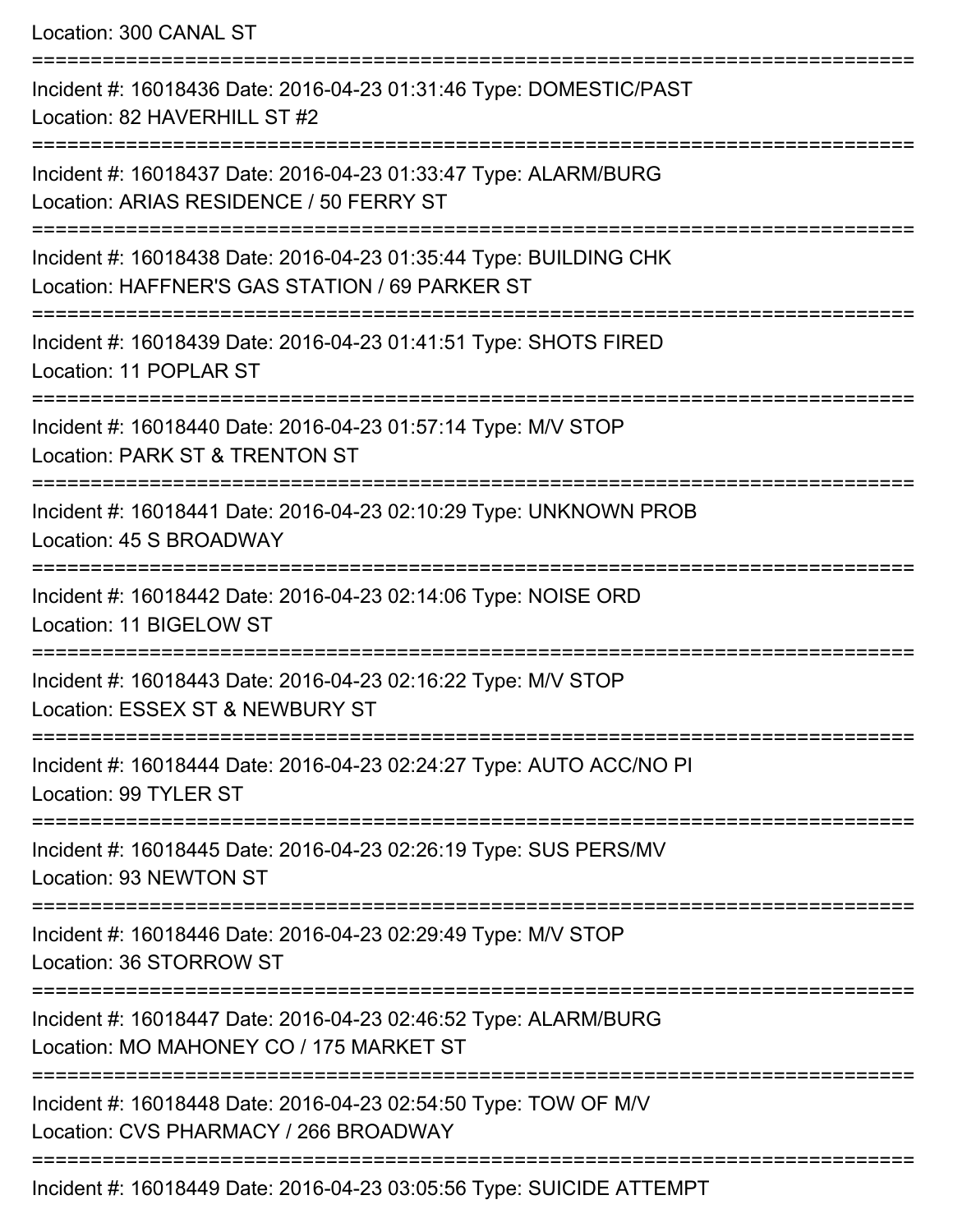| Incident #: 16018450 Date: 2016-04-23 03:17:32 Type: TOW OF M/V<br>Location: 312 WATER ST                       |
|-----------------------------------------------------------------------------------------------------------------|
| Incident #: 16018451 Date: 2016-04-23 03:23:48 Type: M/V STOP<br>Location: ESSEX ST AND MARGIN ST               |
| Incident #: 16018452 Date: 2016-04-23 03:36:35 Type: TOW OF M/V<br>Location: 27 CAMELLA TEOLI WY                |
| Incident #: 16018453 Date: 2016-04-23 03:37:30 Type: BUILDING CHK<br>Location: ARIAS MARKET / 66 PARKER ST      |
| Incident #: 16018454 Date: 2016-04-23 03:38:18 Type: BUILDING CHK<br>Location: TELLOS / 700 ESSEX ST            |
| Incident #: 16018455 Date: 2016-04-23 03:39:19 Type: BUILDING CHK<br>Location: GRAINGER / 121 MARSTON ST        |
| Incident #: 16018456 Date: 2016-04-23 03:41:53 Type: BUILDING CHK<br>Location: VNV MARKET / 273A S UNION ST     |
| Incident #: 16018457 Date: 2016-04-23 03:42:58 Type: BUILDING CHK<br>Location: MILL MACHINE WORK / 30 CARVER ST |
| Incident #: 16018458 Date: 2016-04-23 03:44:54 Type: M/V STOP<br>Location: 700 ESSEX ST                         |
| Incident #: 16018459 Date: 2016-04-23 03:48:31 Type: NOTIFICATION<br>Location: 36 NEWTON ST                     |
| Incident #: 16018460 Date: 2016-04-23 03:51:52 Type: BUILDING CHK<br>Location: 703 HAVERHILL ST                 |
| Incident #: 16018461 Date: 2016-04-23 03:59:06 Type: SUICIDE ATTEMPT<br>Location: 7 BROMFIELD ST #A             |
| Incident #: 16018462 Date: 2016-04-23 04:00:58 Type: M/V STOP<br>Location: ESSEX ST AND AMES ST                 |
| Incident #: 16018463 Date: 2016-04-23 04:03:14 Type: BUILDING CHK<br>DTV ALITA LOOF WINITLIDAD AV               |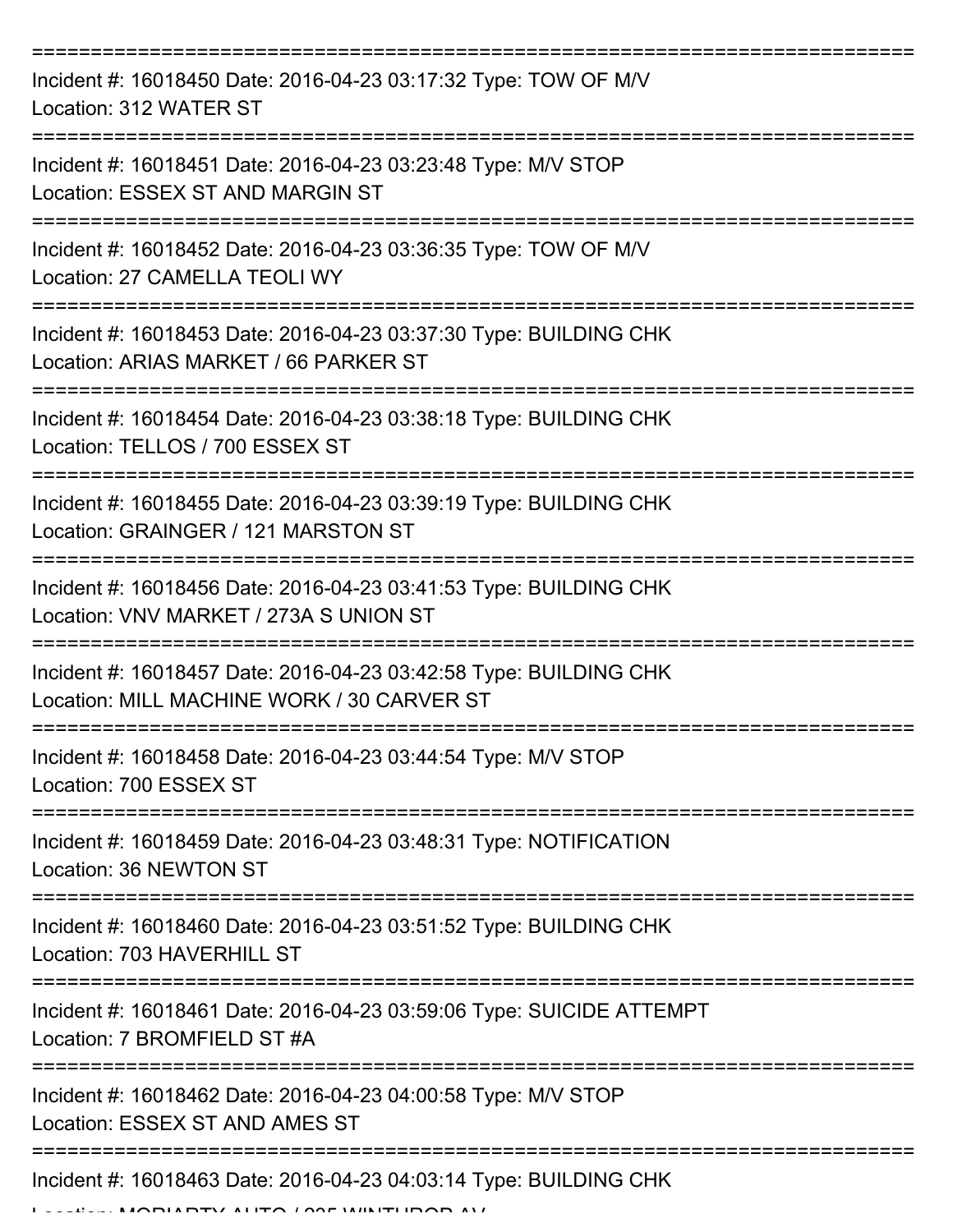| Incident #: 16018464 Date: 2016-04-23 04:07:50 Type: BUILDING CHK<br>Location: SAM'S FOOD STORE / 389 BROADWAY                                        |
|-------------------------------------------------------------------------------------------------------------------------------------------------------|
| Incident #: 16018465 Date: 2016-04-23 04:12:19 Type: TOW OF M/V<br>Location: 113 NEWTON ST                                                            |
| Incident #: 16018466 Date: 2016-04-23 04:16:13 Type: HIT & RUN M/V<br>Location: 113 BAILEY ST                                                         |
| Incident #: 16018467 Date: 2016-04-23 04:25:46 Type: M/V STOP<br>Location: ALLSTON ST & MARSTON ST                                                    |
| Incident #: 16018469 Date: 2016-04-23 04:30:28 Type: M/V STOP<br>Location: CARDINAL SHOE CORPORATION / 468 CANAL ST<br>============================== |
| Incident #: 16018468 Date: 2016-04-23 04:30:35 Type: SHOTS FIRED<br>Location: 178 PARK ST                                                             |
| Incident #: 16018470 Date: 2016-04-23 04:43:36 Type: 911 HANG UP<br>Location: 32 JEFFERSON ST                                                         |
| Incident #: 16018471 Date: 2016-04-23 04:47:14 Type: 209A/VIOLATION<br>Location: 5 PACKARD ST                                                         |
| Incident #: 16018472 Date: 2016-04-23 05:08:31 Type: BUILDING CHK<br>Location: 576 HAVERHILL ST                                                       |
| Incident #: 16018474 Date: 2016-04-23 05:21:53 Type: SUICIDE ATTEMPT<br>Location: CENTRAL BRIDGE / 0 MERRIMACK ST                                     |
| Incident #: 16018473 Date: 2016-04-23 05:22:29 Type: BUILDING CHK<br>Location: 700 ESSEX ST<br>================================                       |
| Incident #: 16018475 Date: 2016-04-23 05:55:52 Type: M/V STOP<br>Location: LOWELL ST & MARGIN ST                                                      |
| Incident #: 16018476 Date: 2016-04-23 06:16:27 Type: DOMESTIC/PROG<br>Location: 59 HOLLY ST FL 2                                                      |
| Incident #: 16018477 Date: 2016-04-23 06:21:12 Type: UNWANTEDGUEST                                                                                    |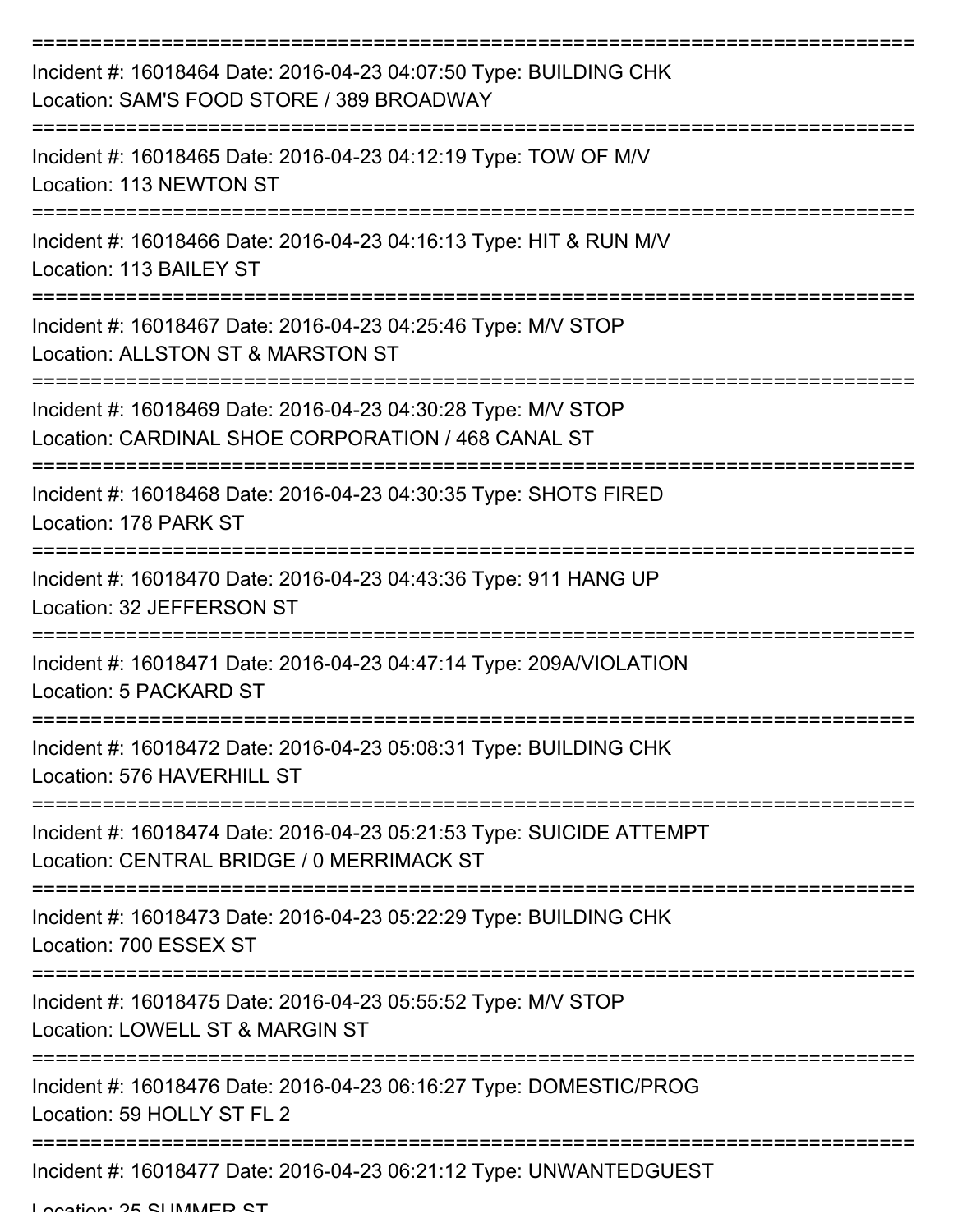| Incident #: 16018478 Date: 2016-04-23 07:03:50 Type: PARK & WALK<br>Location: BROADWAY & HAVERHILL ST<br>====================== |
|---------------------------------------------------------------------------------------------------------------------------------|
| Incident #: 16018479 Date: 2016-04-23 07:16:06 Type: MAL DAMAGE<br>Location: 40 LEBANON ST<br>----------------                  |
| Incident #: 16018480 Date: 2016-04-23 07:42:39 Type: STOL/MV/PAS<br>Location: 132 WILLOW ST                                     |
| Incident #: 16018481 Date: 2016-04-23 07:43:25 Type: HIT & RUN M/V<br>Location: 84 TOWER HILL ST                                |
| Incident #: 16018482 Date: 2016-04-23 08:02:17 Type: ALARM/BURG<br>Location: 114 LIQUORS / 80 WINTHROP AV                       |
| Incident #: 16018483 Date: 2016-04-23 08:18:30 Type: M/V STOP<br>Location: ESSEX ST & HAMPSHIRE ST                              |
| Incident #: 16018484 Date: 2016-04-23 08:45:01 Type: ALARM/BURG<br>Location: 280 MERRIMACK ST FL 2&3                            |
| Incident #: 16018485 Date: 2016-04-23 09:08:17 Type: NEIGHBOR PROB<br>Location: 197 MT VERNON ST                                |
| Incident #: 16018486 Date: 2016-04-23 09:18:37 Type: SUS PERS/MV<br><b>Location: BICKNELL TER</b>                               |
| Incident #: 16018487 Date: 2016-04-23 09:36:02 Type: KEEP PEACE<br>Location: 11 HOLT ST                                         |
| Incident #: 16018488 Date: 2016-04-23 09:41:40 Type: THREATS<br>Location: 40 LAWRENCE ST                                        |
| Incident #: 16018489 Date: 2016-04-23 09:49:10 Type: ALARM/BURG<br>Location: 96 E HAVERHILL ST                                  |
| Incident #: 16018490 Date: 2016-04-23 10:03:54 Type: GENERAL SERV<br><b>Location: STEVENS CT</b>                                |
| Incident #: 16018491 Date: 2016-04-23 10:11:54 Type: MEDIC SUPPORT<br>Location: 1 CAMELLA TEOLI WY                              |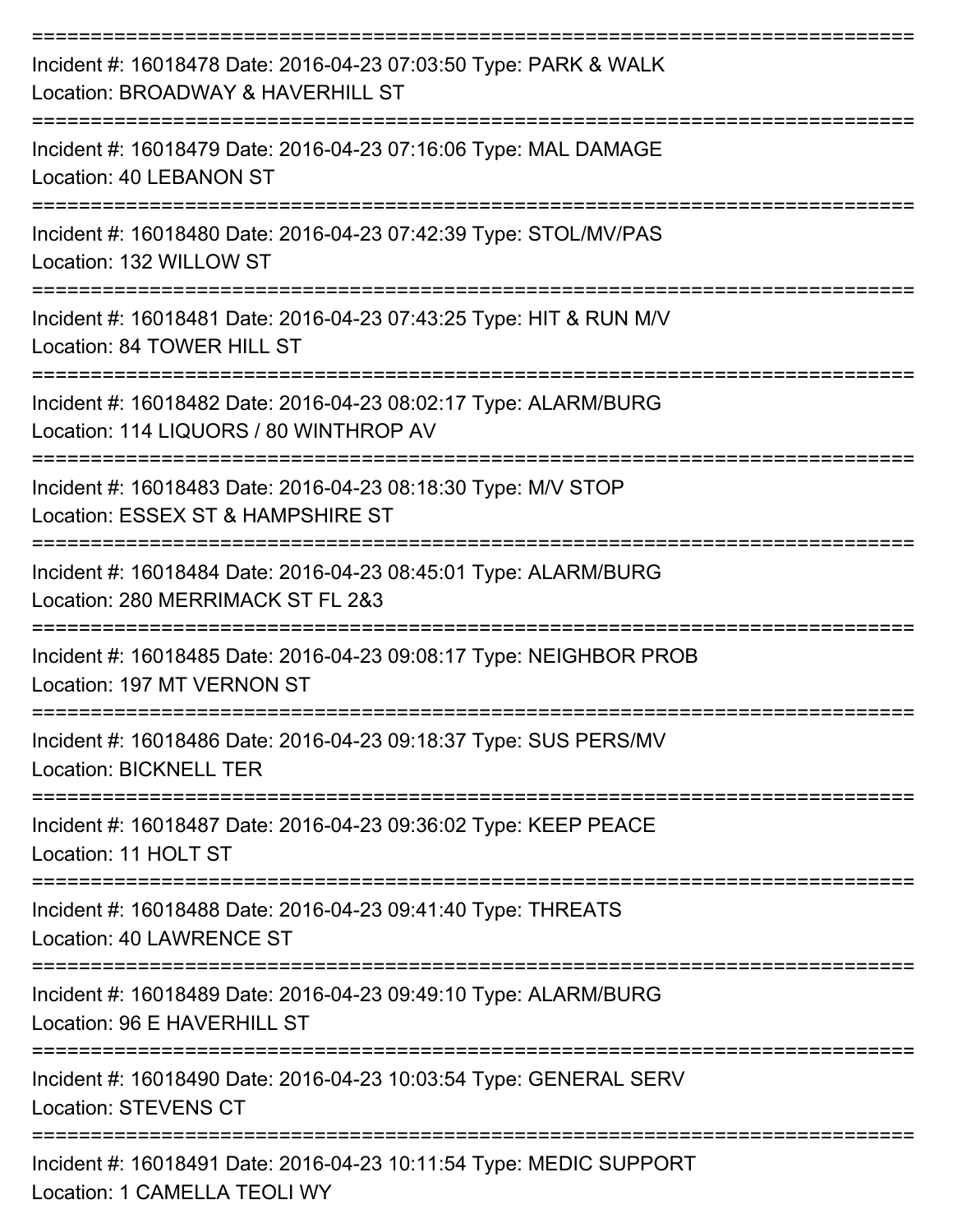| Incident #: 16018492 Date: 2016-04-23 10:23:37 Type: SUS PERS/MV<br><b>Location: BOSTON ST</b>                             |
|----------------------------------------------------------------------------------------------------------------------------|
| Incident #: 16018493 Date: 2016-04-23 10:30:25 Type: MISSING PERS<br>Location: 383 HAVERHILL ST                            |
| Incident #: 16018494 Date: 2016-04-23 10:34:27 Type: MV/BLOCKING<br>Location: ANDOVER ST & S BROADWAY                      |
| =======================<br>Incident #: 16018495 Date: 2016-04-23 10:58:00 Type: SUS PERS/MV<br>Location: BROADWAY & LOWELL |
| Incident #: 16018496 Date: 2016-04-23 11:14:42 Type: M/V STOP<br>Location: 145 OXFORD ST                                   |
| Incident #: 16018497 Date: 2016-04-23 11:22:08 Type: M/V STOP<br>Location: HAVERHILL ST & WEST ST                          |
| Incident #: 16018498 Date: 2016-04-23 11:40:57 Type: SUS PERS/MV<br>Location: 12 WINTHROP AV                               |
| Incident #: 16018499 Date: 2016-04-23 11:43:13 Type: M/V STOP<br>Location: BRADFORD ST & BROADWAY                          |
| Incident #: 16018501 Date: 2016-04-23 11:44:02 Type: INVESTIGATION<br>Location: 41 BUTLER ST #1                            |
| Incident #: 16018500 Date: 2016-04-23 11:49:10 Type: M/V STOP<br>Location: BROADWAY & COMMON ST                            |
| Incident #: 16018502 Date: 2016-04-23 12:03:17 Type: KEEP PEACE<br>Location: 81 BROOK ST                                   |
| Incident #: 16018503 Date: 2016-04-23 12:19:59 Type: ELDER SERVICE<br>Location: 106 AMES ST                                |
| Incident #: 16018504 Date: 2016-04-23 12:26:35 Type: KEEP PEACE<br>Location: METRO PCS / 95 JACKON                         |
| Incident #: 16018505 Date: 2016-04-23 13:00:31 Type: M/V STOP<br>Location: COMMON ST & JACKSON ST                          |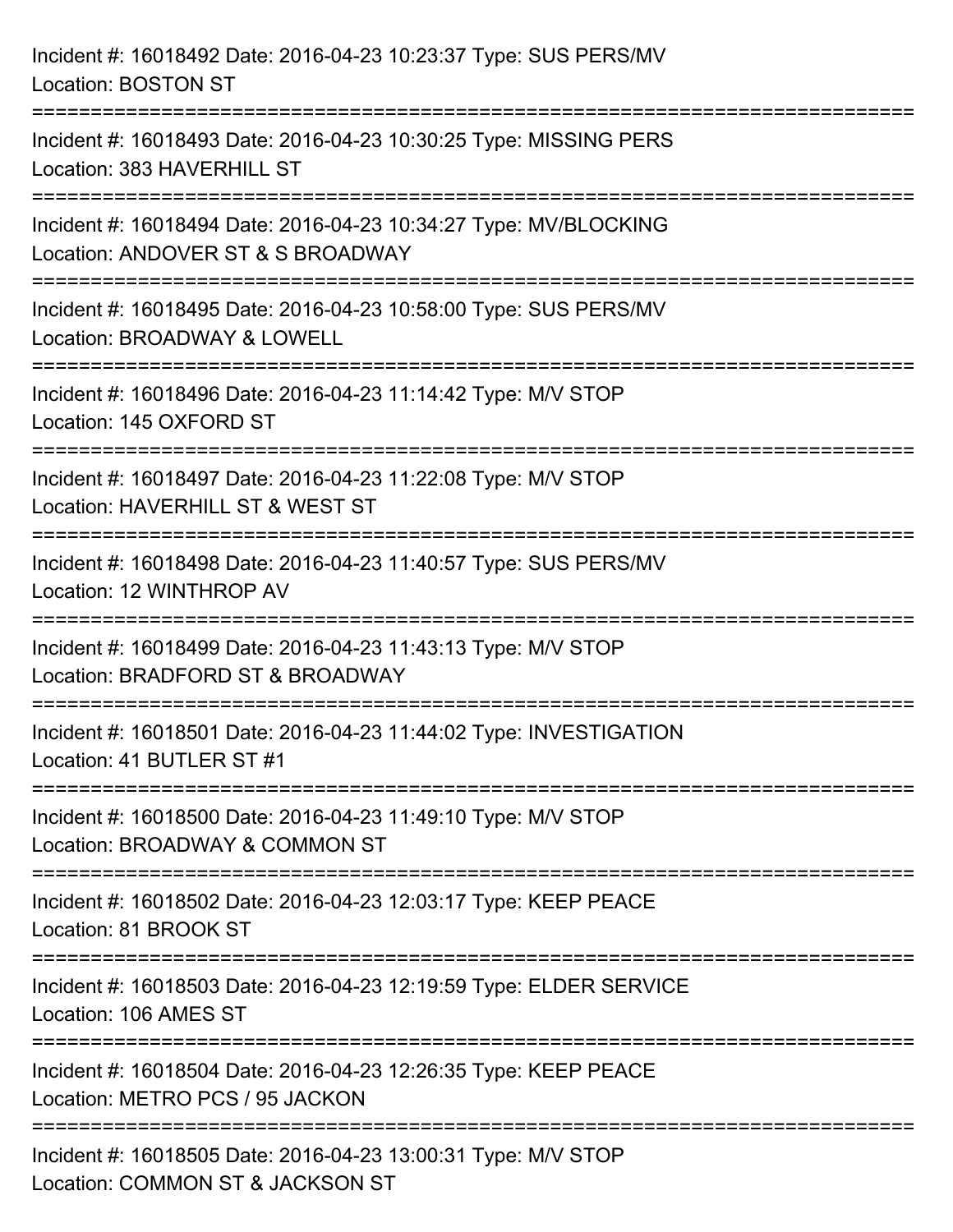| Incident #: 16018506 Date: 2016-04-23 13:01:13 Type: M/V STOP<br>Location: BROADWAY & COMMON ST                         |
|-------------------------------------------------------------------------------------------------------------------------|
| ======================<br>Incident #: 16018507 Date: 2016-04-23 13:05:02 Type: TOW/REPOSSED<br>Location: 126 CROSS ST   |
| Incident #: 16018508 Date: 2016-04-23 13:05:30 Type: M/V STOP<br>Location: 305 ESSEX ST                                 |
| Incident #: 16018509 Date: 2016-04-23 13:07:43 Type: TOW/REPOSSED<br>Location: 67 WOODLAND ST                           |
| Incident #: 16018510 Date: 2016-04-23 13:13:41 Type: M/V STOP<br>Location: 473 ESSEX ST                                 |
| Incident #: 16018511 Date: 2016-04-23 13:27:48 Type: M/V STOP<br>Location: 264 ESSEX ST                                 |
| Incident #: 16018512 Date: 2016-04-23 13:32:45 Type: MEDIC SUPPORT<br>Location: 355 PARK ST<br>======================== |
| Incident #: 16018513 Date: 2016-04-23 13:44:51 Type: NEIGHBOR PROB<br>Location: 3 KINGSTON ST #3                        |
| Incident #: 16018514 Date: 2016-04-23 13:50:46 Type: M/V STOP<br>Location: MANCHESTER ST & WEST ST                      |
| Incident #: 16018515 Date: 2016-04-23 14:05:10 Type: SUS PERS/MV<br>Location: ABBOTT ST & SHAWSHEEN RD                  |
| Incident #: 16018516 Date: 2016-04-23 14:08:28 Type: M/V STOP<br>Location: 245 PARK ST                                  |
| Incident #: 16018517 Date: 2016-04-23 14:14:00 Type: INVEST CONT<br>Location: 296 HIGH ST                               |
| Incident #: 16018518 Date: 2016-04-23 14:14:05 Type: A&B PROG<br>Location: 657 ESSEX ST                                 |
| Incident #: 16018520 Date: 2016-04-23 14:36:21 Type: SUS PERS/MV<br>Location: 16 MONTGOMERY ST                          |

===========================================================================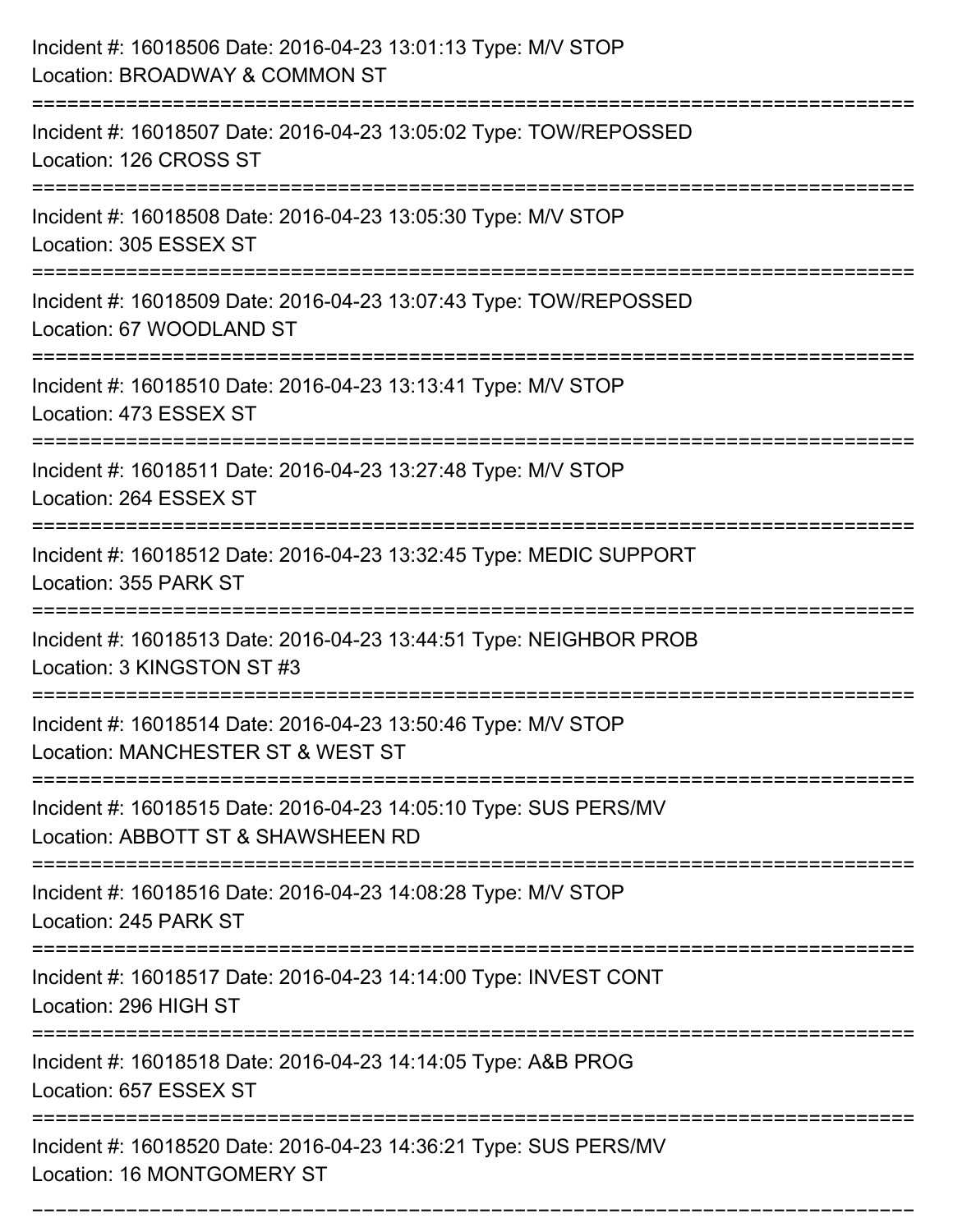| Incident #: 16018519 Date: 2016-04-23 14:38:19 Type: M/V STOP<br>Location: CEDAR ST & HAMPSHIRE ST                                                         |
|------------------------------------------------------------------------------------------------------------------------------------------------------------|
| :=========================<br>Incident #: 16018521 Date: 2016-04-23 14:46:09 Type: M/V STOP<br>Location: 48 BROOKFIELD ST                                  |
| Incident #: 16018522 Date: 2016-04-23 14:57:19 Type: M/V STOP<br>Location: 205 BROADWAY                                                                    |
| Incident #: 16018524 Date: 2016-04-23 15:00:59 Type: NOISE ORD<br>Location: CAMELLA TEOLI WY & JACKSON ST                                                  |
| Incident #: 16018523 Date: 2016-04-23 15:01:10 Type: CK WELL BEING<br>Location: 205 BROADWAY<br>================================<br>---------------------- |
| Incident #: 16018525 Date: 2016-04-23 15:05:45 Type: M/V STOP<br>Location: 505 BROADWAY                                                                    |
| Incident #: 16018526 Date: 2016-04-23 15:07:35 Type: MEDIC SUPPORT<br>Location: 126 FRANKLIN ST                                                            |
| Incident #: 16018527 Date: 2016-04-23 15:09:07 Type: MV/BLOCKING<br>Location: 3 CURRIER ST                                                                 |
| Incident #: 16018528 Date: 2016-04-23 15:20:54 Type: ANIMAL COMPL<br>Location: ABBOTT ST & SHAWSHEEN RD                                                    |
| Incident #: 16018529 Date: 2016-04-23 15:33:22 Type: INVEST CONT<br><b>Location: 40 LAWRENCE ST</b>                                                        |
| Incident #: 16018530 Date: 2016-04-23 15:48:22 Type: GENERAL SERV<br>Location: 9 E HAVERHILL ST                                                            |
| Incident #: 16018531 Date: 2016-04-23 15:51:23 Type: MEDIC SUPPORT<br>Location: 12 METHUEN ST                                                              |
| Incident #: 16018532 Date: 2016-04-23 15:54:22 Type: NOISE ORD<br>Location: 224 BRUCE ST                                                                   |
| Incident #: 16018533 Date: 2016-04-23 15:58:06 Type: ALARM/BURG<br>Location: 25 MARSTON ST #104                                                            |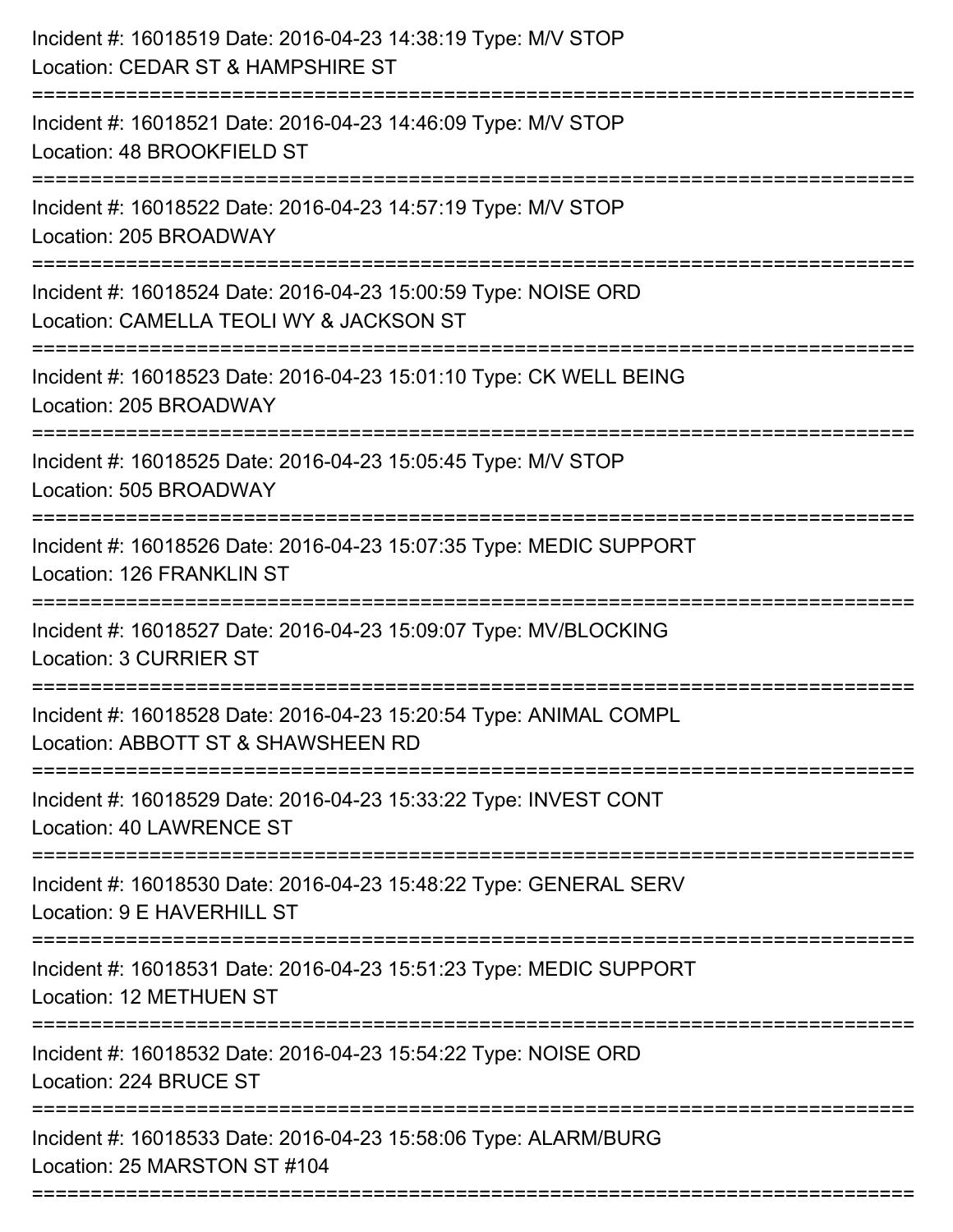Location: 531 ANDOVER ST

| Incident #: 16018535 Date: 2016-04-23 16:36:07 Type: NEIGHBOR PROB<br>Location: 120 BOWDOIN ST              |
|-------------------------------------------------------------------------------------------------------------|
| Incident #: 16018536 Date: 2016-04-23 16:46:07 Type: NOISE ORD<br>Location: 18 FRANKLIN ST #511             |
| Incident #: 16018537 Date: 2016-04-23 16:50:30 Type: MEDIC SUPPORT<br>Location: 17 ELLIS ST                 |
| Incident #: 16018538 Date: 2016-04-23 16:54:28 Type: RECOV/STOL/MV<br>Location: 1 COLONIAL DR               |
| Incident #: 16018539 Date: 2016-04-23 17:08:52 Type: FIRE<br>Location: 71 NEWBURY ST                        |
| Incident #: 16018541 Date: 2016-04-23 17:21:57 Type: LOUD NOISE<br><b>Location: THORNTON AV</b>             |
| Incident #: 16018540 Date: 2016-04-23 17:24:44 Type: DRUG VIO<br>Location: ALDER ST & JUNIPER ST            |
| Incident #: 16018542 Date: 2016-04-23 17:25:57 Type: NOISE ORD<br><b>Location: 8 SAUNDERS ST</b>            |
| Incident #: 16018543 Date: 2016-04-23 17:27:06 Type: SUICIDE ATTEMPT<br>Location: 35 ROBINSON CT            |
| Incident #: 16018544 Date: 2016-04-23 17:31:59 Type: M/V STOP<br>Location: 74 HAVERHILL ST                  |
| Incident #: 16018545 Date: 2016-04-23 17:32:42 Type: M/V STOP<br>Location: CANAL ST & HAMPSHIRE ST          |
| Incident #: 16018546 Date: 2016-04-23 17:33:16 Type: M/V STOP<br>Location: PARKER ST ALLEY & SPRINGFIELD ST |
| Incident #: 16018547 Date: 2016-04-23 17:42:03 Type: M/V STOP<br>Location: 85 MANCHESTER ST                 |
|                                                                                                             |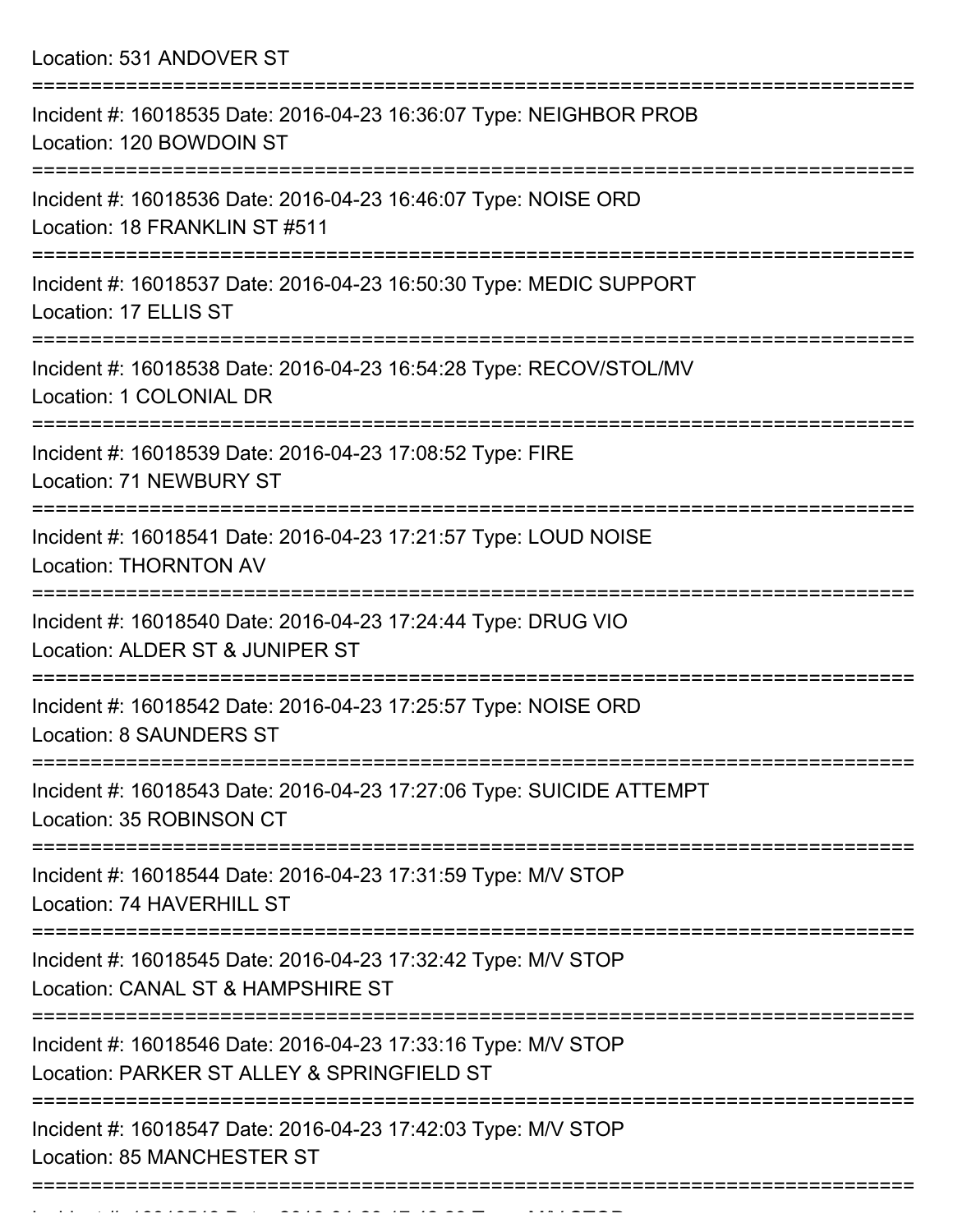Location: ALDER ST & JUNIPER ST =========================================================================== Incident #: 16018549 Date: 2016-04-23 17:48:08 Type: MAL DAMG PROG Location: 46 AMESBURY ST =========================================================================== Incident #: 16018550 Date: 2016-04-23 17:52:33 Type: GENERAL SERV Location: 6 WOODLAND ST =========================================================================== Incident #: 16018551 Date: 2016-04-23 17:55:37 Type: M/V STOP Location: 425 MARKET ST =========================================================================== Incident #: 16018552 Date: 2016-04-23 18:00:18 Type: LOUD NOISE Location: BELMONT ST & KENDRICK ST =========================================================================== Incident #: 16018553 Date: 2016-04-23 18:03:28 Type: M/V STOP Location: 425 MARKET ST =========================================================================== Incident #: 16018554 Date: 2016-04-23 18:04:25 Type: M/V STOP Location: CENTRAL BRIDGE =========================================================================== Incident #: 16018555 Date: 2016-04-23 18:15:23 Type: M/V STOP Location: AMESBURY ST & LAWRENCE ST =========================================================================== Incident #: 16018556 Date: 2016-04-23 18:17:26 Type: MAL DAMAGE Location: 38D LEBANON ST =========================================================================== Incident #: 16018557 Date: 2016-04-23 18:24:23 Type: M/V STOP Location: 449 ESSEX ST =========================================================================== Incident #: 16018558 Date: 2016-04-23 18:27:59 Type: MV/BLOCKING Location: COMMON ST & FRANKLIN ST =========================================================================== Incident #: 16018559 Date: 2016-04-23 18:37:08 Type: FIRE Location: 2 HIGHGATE ST =========================================================================== Incident #: 16018560 Date: 2016-04-23 18:38:35 Type: FIRE/MV Location: 48 VINE ST =========================================================================== Incident #: 16018561 Date: 2016-04-23 18:41:21 Type: LOUD NOISE Location: SHAWSHEEN RD ===========================================================================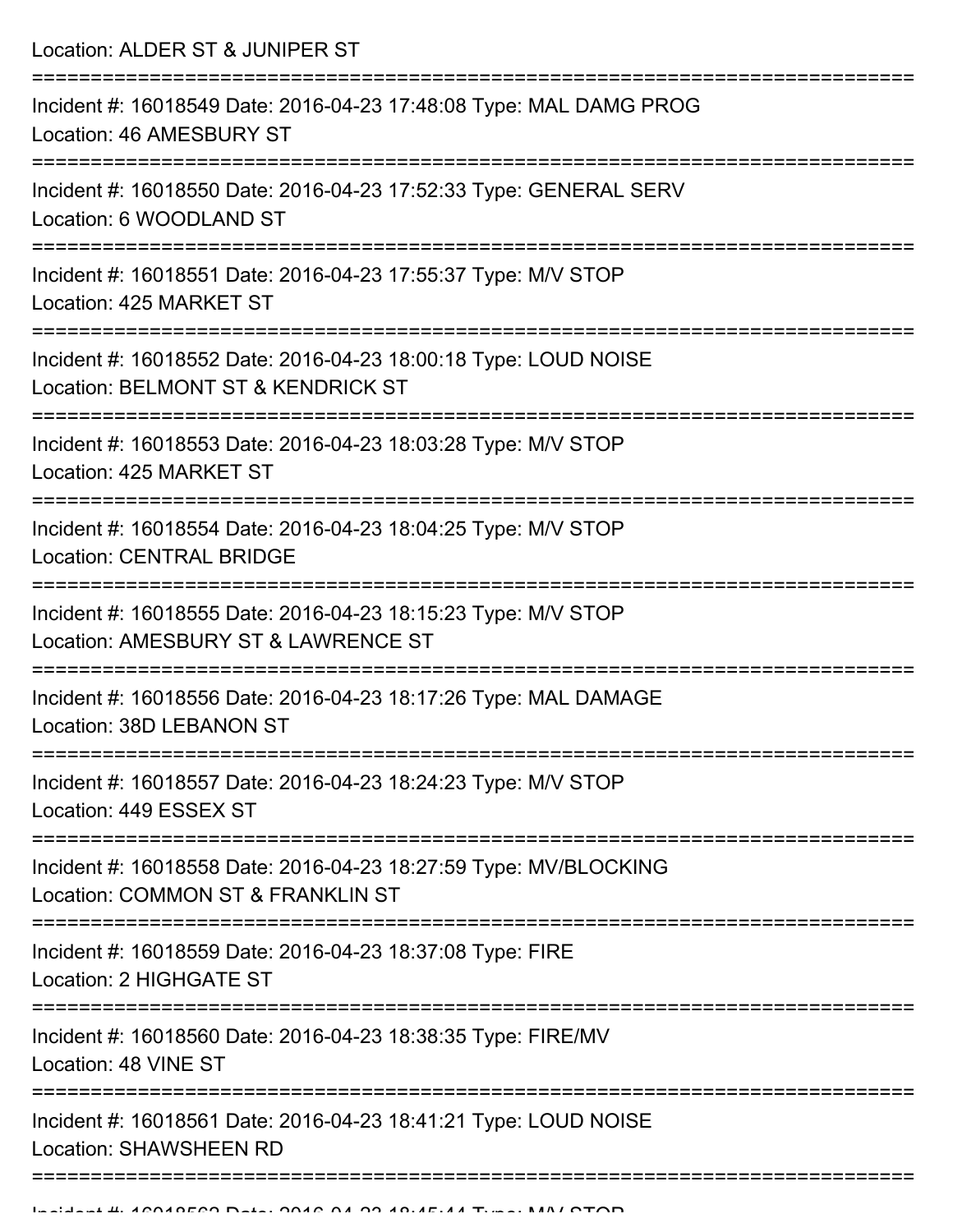| Location: E HAVERHILL ST & VINE ST                                                                                                   |
|--------------------------------------------------------------------------------------------------------------------------------------|
| Incident #: 16018563 Date: 2016-04-23 18:48:36 Type: GENERAL SERV<br>Location: 35 BRUCE ST FL 3RD                                    |
| Incident #: 16018564 Date: 2016-04-23 18:53:37 Type: LOUD NOISE<br>Location: 29 MILTON ST                                            |
| Incident #: 16018565 Date: 2016-04-23 18:59:52 Type: M/V STOP<br><b>Location: FALLS BRIDGE</b>                                       |
| :===================================<br>Incident #: 16018566 Date: 2016-04-23 19:00:46 Type: M/V STOP<br><b>Location: LINCOLN CT</b> |
| Incident #: 16018567 Date: 2016-04-23 19:01:28 Type: LOUD NOISE<br>Location: ABBOTT ST & PARKER ST                                   |
| ====================<br>Incident #: 16018568 Date: 2016-04-23 19:05:23 Type: LOUD NOISE<br><b>Location: 8 SAUNDERS ST</b>            |
| Incident #: 16018570 Date: 2016-04-23 19:10:51 Type: AUTO ACC/NO PI<br>Location: 153 PROSPECT ST                                     |
| Incident #: 16018569 Date: 2016-04-23 19:11:41 Type: A&B D/W/ PROG<br>Location: CHESTNUT ST & LAWRENCE ST                            |
| Incident #: 16018571 Date: 2016-04-23 19:18:49 Type: LOUD NOISE<br>Location: 274 BROADWAY                                            |
| Incident #: 16018572 Date: 2016-04-23 19:20:42 Type: LARCENY/PAST<br>Location: 4 MELROSE ST                                          |
| =========================<br>Incident #: 16018573 Date: 2016-04-23 19:23:58 Type: SUICIDE ATTEMPT<br>Location: 149 MYRTLE ST FL 2    |
| Incident #: 16018574 Date: 2016-04-23 19:25:04 Type: ANIMAL COMPL<br>Location: 16 BROOK ST                                           |
| Incident #: 16018575 Date: 2016-04-23 19:34:48 Type: M/V STOP<br>Location: GROVE ST & PROSPECT ST                                    |
| Incident #: 16018576 Date: 2016-04-23 19:45:31 Type: ALARMS                                                                          |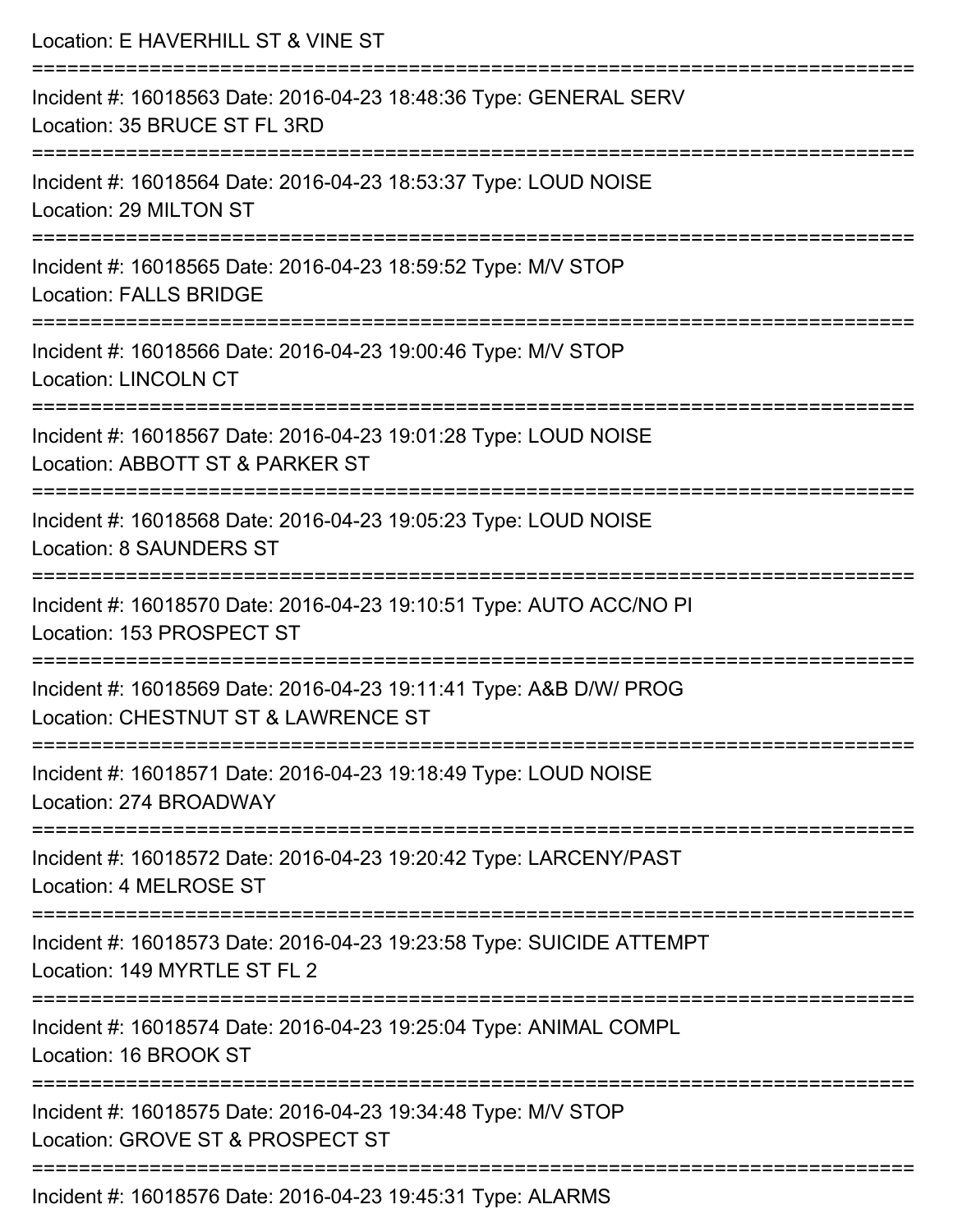| Incident #: 16018577 Date: 2016-04-23 19:46:28 Type: M/V STOP<br>Location: GROVE ST & PROSPECT ST                               |
|---------------------------------------------------------------------------------------------------------------------------------|
| Incident #: 16018578 Date: 2016-04-23 19:51:13 Type: M/V STOP<br>Location: 20 KNOX ST                                           |
| Incident #: 16018579 Date: 2016-04-23 19:57:08 Type: ANIMAL COMPL<br>Location: SANTO DOMINGO MOTORS / 415 HAVERHILL ST          |
| Incident #: 16018580 Date: 2016-04-23 20:03:14 Type: DISORDERLY<br>Location: 360 BROADWAY                                       |
| Incident #: 16018581 Date: 2016-04-23 20:06:03 Type: DISTURBANCE<br>Location: 145 BAILEY ST FL 2ND                              |
| Incident #: 16018582 Date: 2016-04-23 20:13:23 Type: ALARM/BURG<br>Location: FAMILY SERVICES / 430 N CANAL ST<br>-------------- |
| Incident #: 16018583 Date: 2016-04-23 20:20:04 Type: TOW OF M/V<br>Location: HUBBARD PL                                         |
| Incident #: 16018584 Date: 2016-04-23 20:23:57 Type: LOUD NOISE<br><b>Location: LINCOLN CT</b>                                  |
| Incident #: 16018585 Date: 2016-04-23 20:39:30 Type: MEDIC SUPPORT<br>Location: 65 UNION ST #313                                |
| Incident #: 16018586 Date: 2016-04-23 20:49:34 Type: ROBBERY ARMED<br>Location: CASTILLO FOOD MARKET / 140 WATER ST             |
| Incident #: 16018587 Date: 2016-04-23 20:58:07 Type: ALARMS<br>Location: 35 INMAN ST                                            |
| Incident #: 16018588 Date: 2016-04-23 20:58:33 Type: NOISE ORD<br>Location: 58 AVON ST                                          |
| Incident #: 16018589 Date: 2016-04-23 21:01:37 Type: MV/BLOCKING<br>Location: 229 JACKSON ST                                    |
| Incident #: 16018590 Date: 2016-04-23 21:45:44 Type: ALARM/HOLD                                                                 |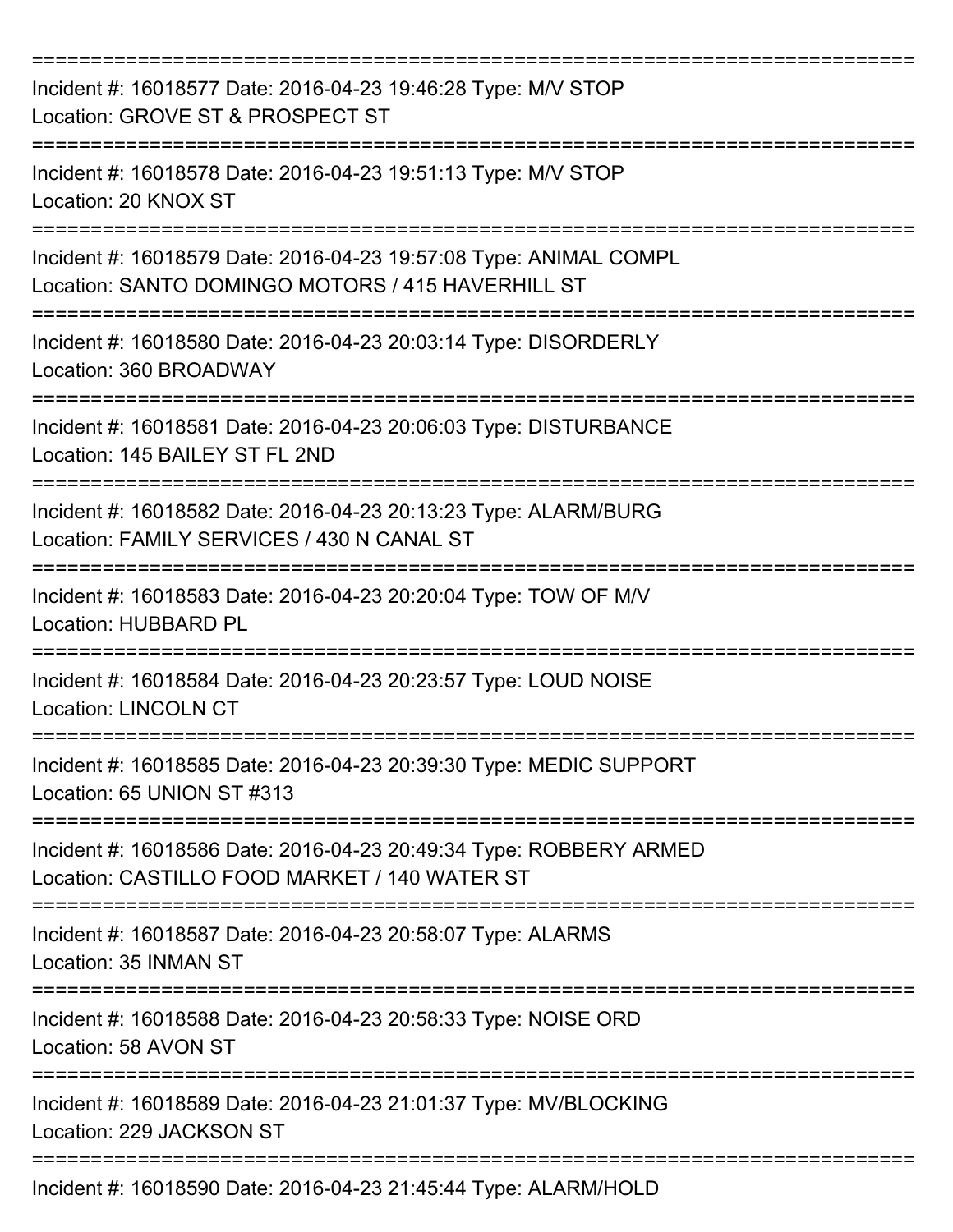| Incident #: 16018591 Date: 2016-04-23 21:46:37 Type: M/V STOP<br>Location: HAMPSHIRE ST & LOWELL ST                |
|--------------------------------------------------------------------------------------------------------------------|
| Incident #: 16018592 Date: 2016-04-23 21:55:05 Type: AUTO ACC/NO PI<br>Location: ALEX'S PIZZA / 311 E HAVERHILL ST |
| Incident #: 16018593 Date: 2016-04-23 21:59:06 Type: LOUD NOISE<br><b>Location: 8 SAUNDERS ST</b>                  |
| Incident #: 16018594 Date: 2016-04-23 22:01:08 Type: MV/BLOCKING<br>Location: 202 BAILEY ST #B                     |
| Incident #: 16018595 Date: 2016-04-23 22:03:03 Type: AUTO ACC/UNK PI<br>Location: GREENFIELD ST & LORING ST        |
| Incident #: 16018596 Date: 2016-04-23 22:08:10 Type: ANIMAL COMPL<br>Location: 269 S BROADWAY #2                   |
| Incident #: 16018597 Date: 2016-04-23 22:14:43 Type: NOISE ORD<br>Location: 198 JACKSON ST #12                     |
| Incident #: 16018598 Date: 2016-04-23 22:19:46 Type: M/V STOP<br>Location: 493 ESSEX ST                            |
| Incident #: 16018599 Date: 2016-04-23 22:25:49 Type: LOUD NOISE<br>Location: 198 JACKSON ST                        |
| Incident #: 16018600 Date: 2016-04-23 22:35:24 Type: UNWANTEDGUEST<br>Location: EXETER ST & WINTHROP AV            |
| Incident #: 16018601 Date: 2016-04-23 22:38:42 Type: DOMESTIC/PAST<br>Location: 16 BEACON ST #1                    |
| Incident #: 16018602 Date: 2016-04-23 22:46:16 Type: NOISE ORD<br>Location: 198 JACKSON ST #16                     |
| Incident #: 16018603 Date: 2016-04-23 22:48:10 Type: NOISE ORD<br>Location: 198 JACKSON ST #10                     |
| Incident #: 16018604 Date: 2016-04-23 23:12:40 Type: DOMESTIC/PROG                                                 |